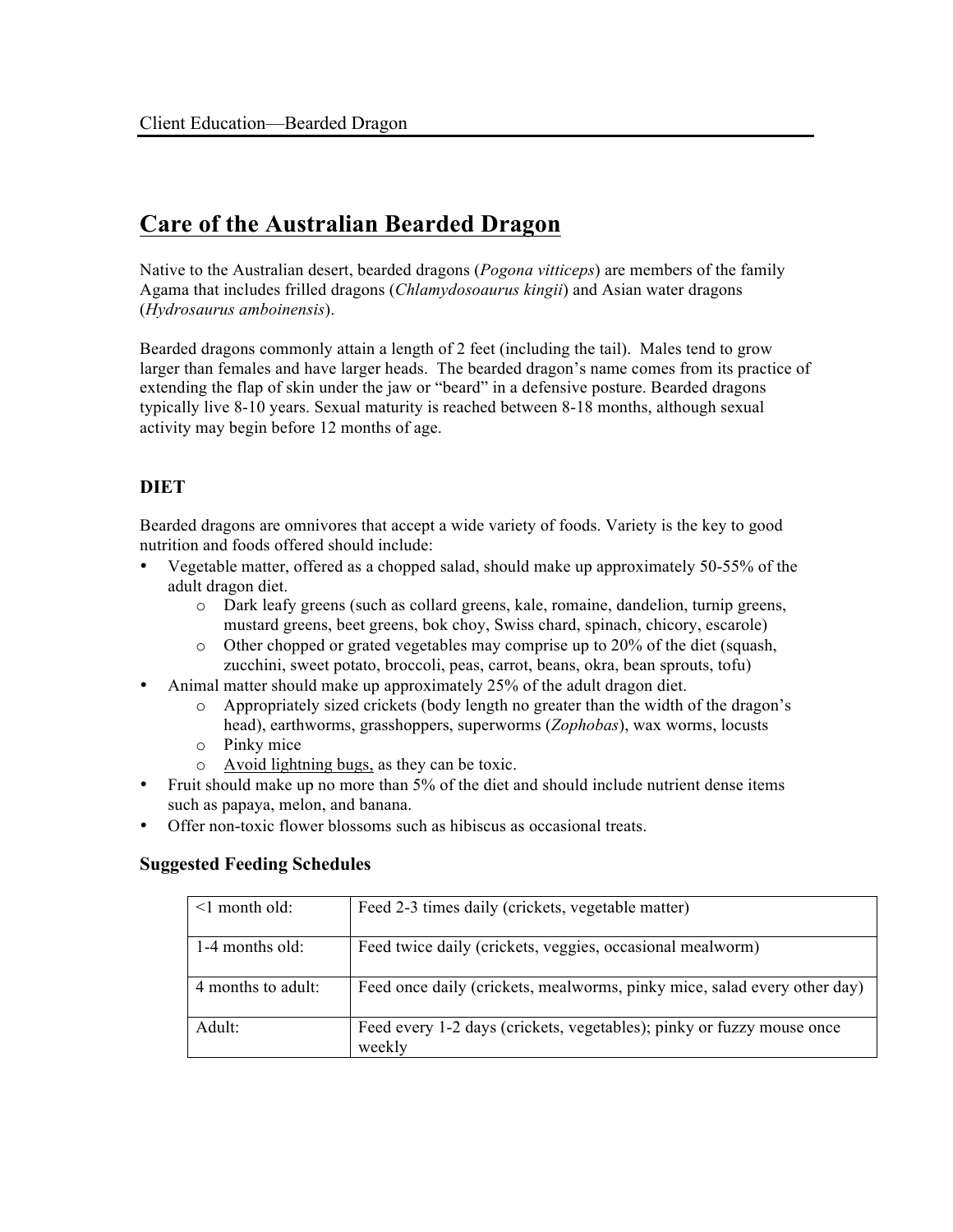## **Vitamin-Mineral Supplementation**

Bearded dragons require vitamin/mineral supplementation.

- Lightly dust all food items with a calcium carbonate or calcium gluconate supplement (**without** phosphorus or vitamin D).
- Dust prey for baby bearded dragons daily. The frequency of dusting should decrease as your dragon ages so that by adulthood prey are dusted once weekly.
- Any easy and thorough way to dust food items is to place both food and supplement in a plastic bag and shake vigorously.
- When feeding live insects be sure to offer "gut loaded" insects or insect prey fed high calcium diets for several days before being. This calcium-rich diet may include fresh greens or commercial cricket diets.
- Offer a reptile multi-vitamin approximately once monthly.

#### **Water**

Although bearded dragons thrive in low humidity environments, drinking water should always be provided in a shallow bowl or saucer. Dragons will often soak and defecate in their water bowl so clean water dishes at least once daily.

## **HOUSING**

Bearded dragons may be housed in small groups of one male and a few females. Dragons housed together should be of similar size with plenty of space available.

#### **Enclosure**

- A 10-gallon glass aquarium may suffice for young dragons, however juveniles will rapidly outgrow such an enclosure. An adult bearded dragon minimally requires a 75-gallon (238 L) aquarium although a larger enclosure is recommended.
- A screen top is recommended to allow proper ventilation, prevent escape and protect your dragon from other pets.
- Bearded dragons require hiding areas (rock cave, plant pot, cardboard box, etc.) as well as thick branches upon which to climb and bask. Branches must be sturdy enough to support heavy-bodied adults.
- The cage substrate must be easily cleaned and non-toxic.
	- o Use newspaper or butcher paper to line the cage floor.
	- o Astroturf is fine as long as it is kept clean and dry.
	- o Avoid sand, gravel or corncob bedding because they may cause gastrointestinal blockage if ingested.

#### **Heat**

Proper temperature is very important. The daytime cage temperature gradient should range from 80-88°F (27-31°C), with a basking (hot) spot around 92-95°F (33-35°C).

- The basking area should consist of an overhead heat lamp and a branch that slopes upward so that the animal can select its desired temperature. Take care that the bulb cannot come in contact with your dragon.
- Floor heat may be provided by a number of methods including under-tank floor mats.

• Hot rocks are NOT recommended since serious burns may arise secondary to short circuits. Place thermometers at both ends of the cage. Place the thermometers at levels consistent with where your dragon spends most of its time.